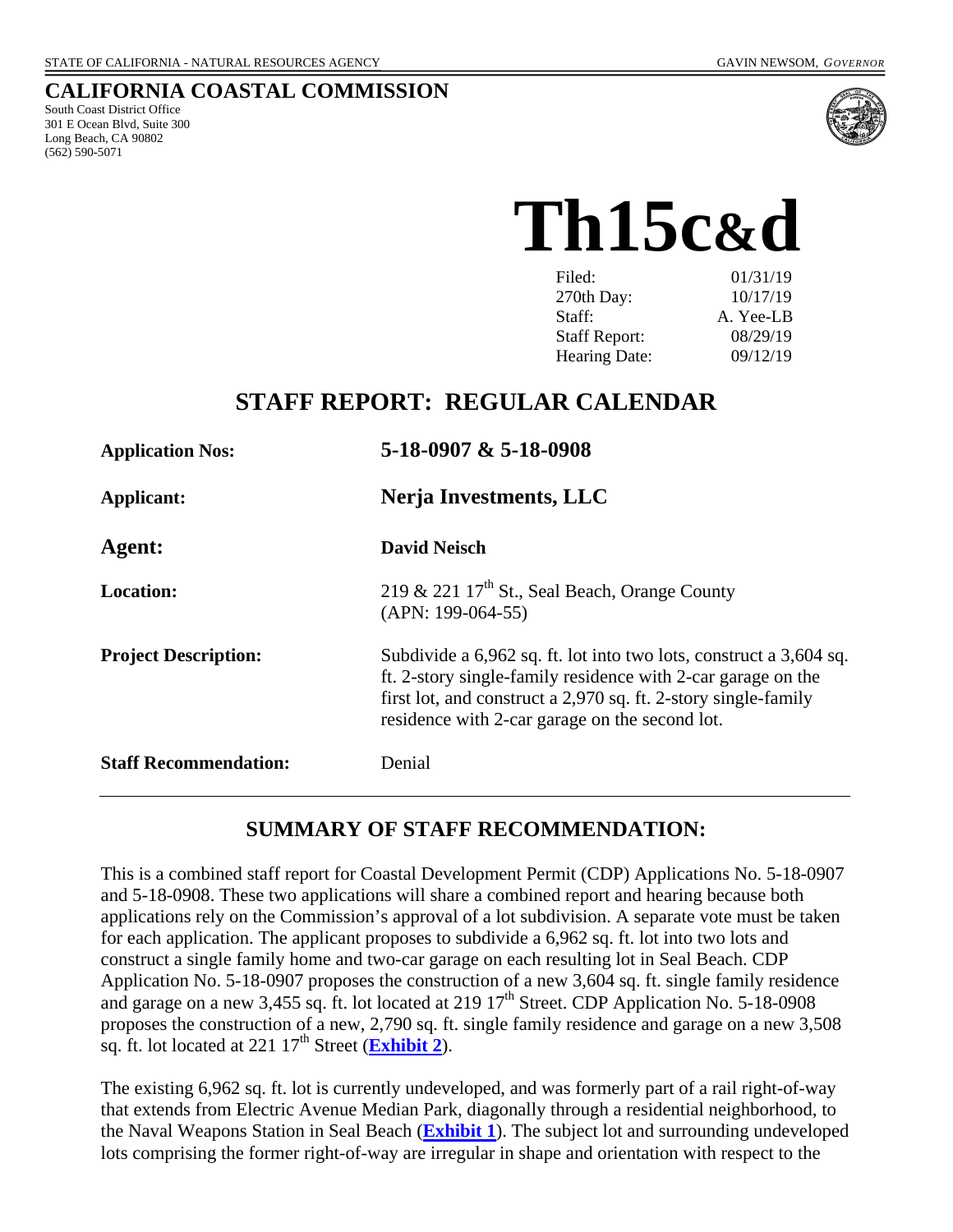surrounding pattern of development, and the proposed development includes two single family residences that would also be oriented at an irregular angle.

The development, as proposed, is inconsistent with Section 30253 of the Coastal Act, which requires new development minimize risks to life and property in areas of high flood hazard, and assure stability and structural integrity, respectively. The Naples-Seal Beach-Sunset Beach region is expected to experience extensive coastal flooding with as little as 3.3 ft. of sea-level rise (SLR) or as little as 1.6 ft. of SLR during a 100-year storm event (**Exhibit 4**). These thresholds of SLR are projected to occur during the anticipated duration of the development. The property is also located within one of the most vulnerable parts of Seal Beach, extending from the San Gabriel River, roughly south of Pacific Coast Highway and north of Electric Avenue, to the Anaheim Bay. This portion of Seal Beach is projected to have the highest vulnerability to multiple coastal hazards due to hydraulic connections to inland inundation and flooding from both the San Gabriel River and Anaheim Bay, and storm flooding. Thus, the subject property is located in a highly vulnerable portion of a highly vulnerable region, approximately 530 feet inland from the western edge of Anaheim Bay, and less than one mile southeast of the San Gabriel River.

The Interpretive Guidelines for Addressing SLR in Local Coastal Programs and Coastal Development Permits adopted by the Commission in 2015 state that to comply with Section 30253 of the Coastal Act, "projects will need to be planned, located, designed, and engineered for the changing water levels and associated impacts that might occur over the life of the development." The proposed subdivision and construction of two single family residences is not designed or engineered for the changing water levels and associated impacts that are anticipated over the life of the development.

More importantly, the proposed subdivision is not consistent with Section 30253 of the Coastal Act because it does not *minimize* risks to life and property; rather, the proposal for the subdivision would encourage residential growth in an area that is extremely vulnerable to sea level rise impacts thereby increasing risks to life and property. The two proposed houses, without a City-wide strategy to address flooding, would likely be impacted by flooding over the life of the development, and as such could not assure structural stability in a hazardous area. There is little or nothing that could be done on the subject site to prevent the threat of flooding, unlike a seawall constructed on the beachfront parcel, the owner of the subject site will have little control over the threat of flooding in the near future because the lot is positioned in between flooding from the bay and the river. It is possible that the homes may be designed to withstand periodic or continuous flooding through adaptive measures. However, such measures are not proposed at this time and would not ensure that the required critical infrastructure that supports the proposed homes would also be protected, such as utilities and the public road.

Unlike structural development, which can be designed to incorporate adaptive elements like waterproofing or elevation, subdivisions have little to no adaptive capacity. Thus, it is not always feasible to mitigate the impacts created by subdivisions. Because the density of a site is based on the size of the subject site, a subdivision can effectively increase the density and intensity of use of a site in a manner that is different than if the same two units were built on a single, un-subdivided lot. For example, if two houses were built on a single, multi-family zoned lot, the lot could be downzoned to only allow one single-family residence, and the second house would become existing non-conforming, and potentially removed if the site were to be redeveloped. Additionally, if the site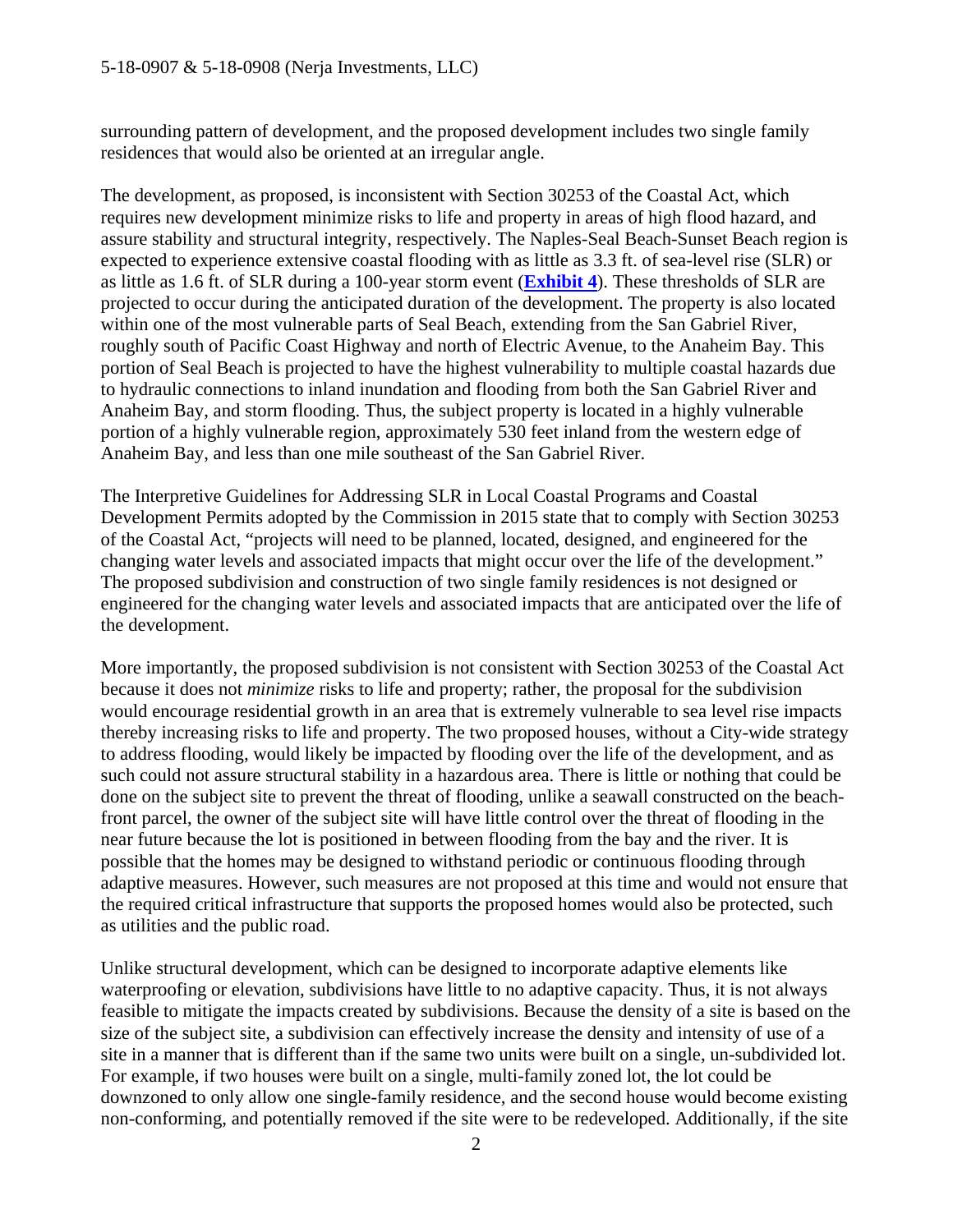were subdivided, there would be two lots, instead of one, for which an owner may claim the right to develop or to be compensated if government regulation deprives the owner of all economically beneficial use of the property, and if there is any change in zoning code in the future that allows for two units on one lot, then there could be a much larger increase in intensity and density on the project site. It is important to remember that the subdivision of the lot proposed in this project could be an action that lasts in perpetuity, eventually long beyond the 75-year anticipated duration of a residential structure. Subdividing the lot could limit future options for long term, community-scale SLR adaptation by increasing the number of lots and potential properties that would have to be incorporated into a community scale strategy and could result in increased investment in an area that may eventually fail. Because the vulnerability of the site will only increase after 2094, the larger question at hand in this proposed project is whether it is consistent with the Coastal Act to increase development potential in an area so vulnerable to sea level rise.

The Commission's adopted 2018 Sea Level Rise Policy Guidance recommends limiting subdivisions in areas vulnerable to sea level rise unless the new lot(s) could meet certain criteria to ensure that when the lots are developed, the development will not be exposed to hazards or pose any risks to protection of coastal resources. Such specific criteria could include: resultant parcels contain a buildable area in which development on new lots would comply with the resource protection policies of the Coastal Act, would remain located on private property despite the migration of the public trust boundary, would not require the future construction or augmentation of a shoreline protective device, and be adequately served by public services (e.g., water, sewer, and safe, legal, all-weather access as applicable) over the anticipated duration of the development. The proposed project does not meet any of these criteria: the proposed subdivision would not contain buildable area to comply with the resource protection policies of the Coastal Act since the entirety of both resulting parcels would be subject to coastal hazards. The significant regional flooding encompassing the subject property may also subject it to the public trust. The subdivision itself would not require its own shoreline protective device, but it would require and thus contribute to the need for regional SLR adaptation measures that may include augmentation of existing shoreline protective devices. Lastly, regional flooding in this area is so significant that it could cut off whole portions of Seal Beach from the mainland, whereby the subject site would be unlikely to be adequately served by public services over the anticipated duration of the development. It is unclear at this time what, if any, community-scale SLR adaptation might be implemented in Seal Beach in the future. However, even a community-scale SLR adaptation project such as levees or communityscale seawalls may not ameliorate risk at this site under high and extreme scenarios, as it will still be subject to potential ground water flooding. In sum, the proposed development is inconsistent with Section 30253 of the Coastal Act as it relates to subdivisions in hazardous areas.

Approval of a subdivision at this site has the potential to set a precedent for subdivisions and development on several other undeveloped lots which formerly comprised the rail right of way. This precedent could have cumulative impacts on coastal resources, and would prejudice the ability of Seal Beach to develop a Local Coastal Program (LCP) that is consistent with Chapter 3 Coastal Act policies.

The City received an LCP Grant from the Commission in 2016 and is currently working toward the completion of a sea level rise vulnerability assessment and an LCP, and approval of the proposed project could be inconsistent with the policies, as informed by the vulnerability assessment.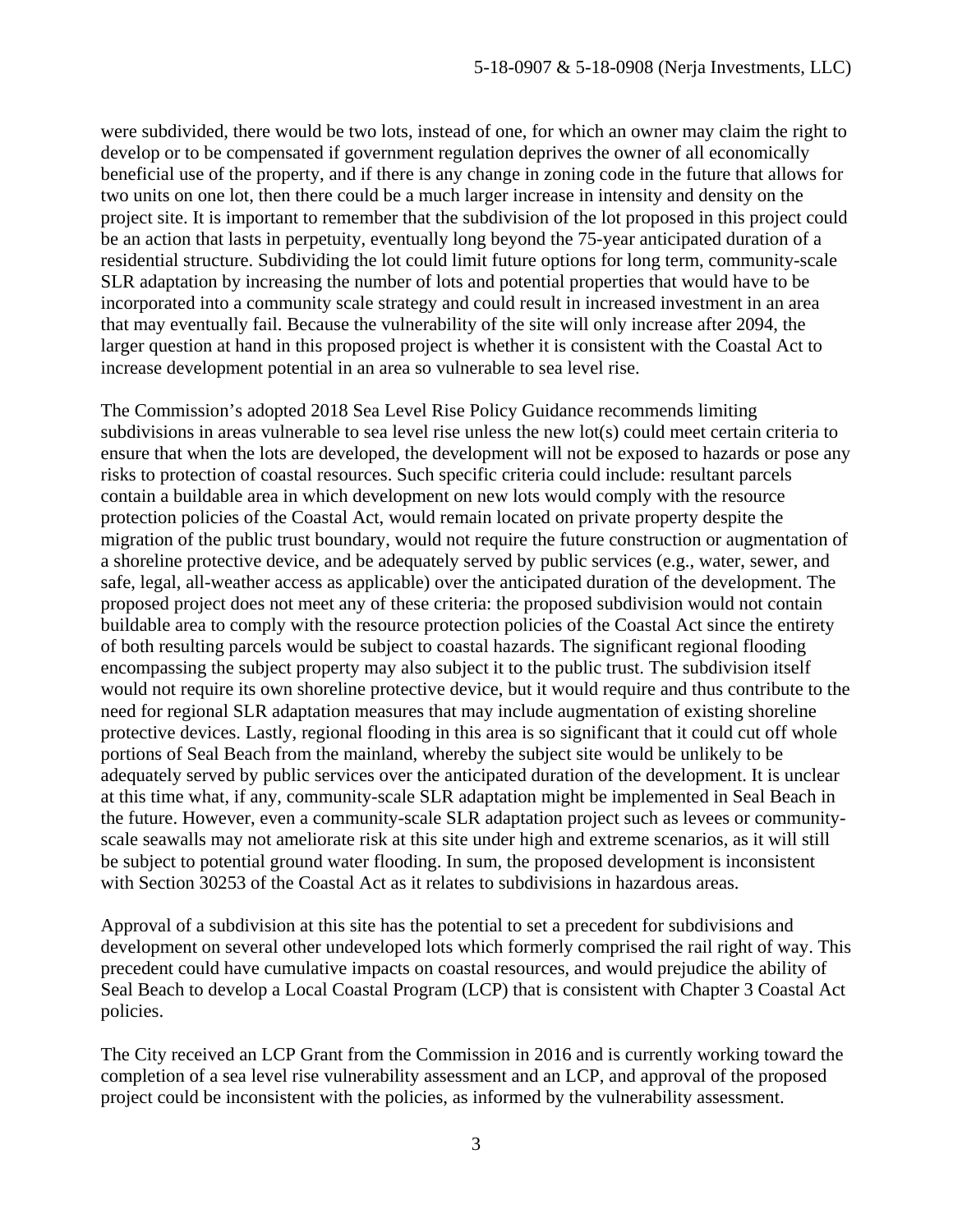In denying the subject application, the Commission would only deny the subject project as proposed by the applicant. Denial of the subject application would not mean that the Commission is denying any and all development on the property. The applicant may propose other development on the site, which the Commission would review for consistency with the Chapter 3 policies of the Coastal Act.

Accordingly, staff recommends that the Commission **deny** the CDP application for the proposed project.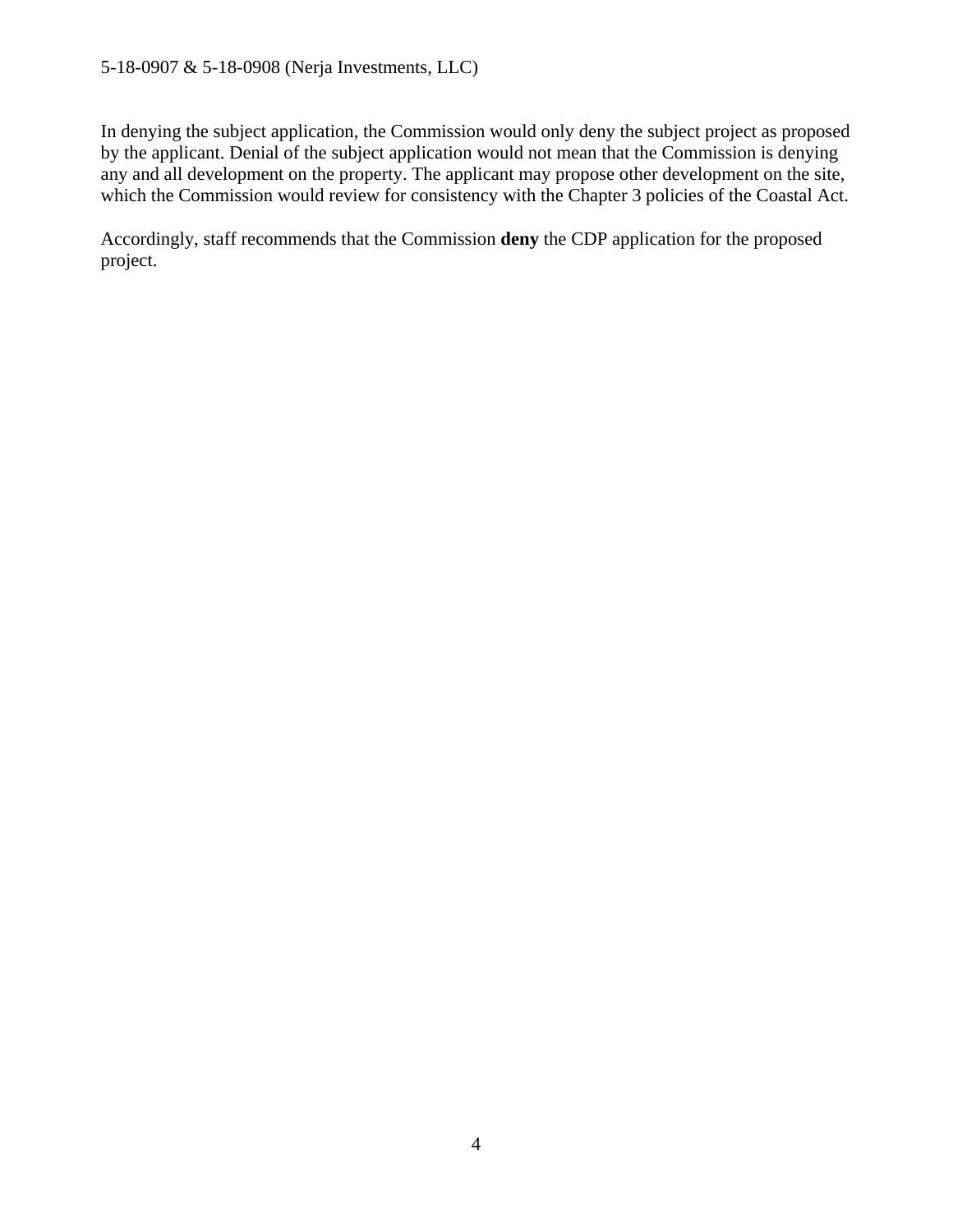# **TABLE OF CONTENTS**

### **APPENDICES**

Appendix A – Substantive File Documents Appendix B – Response to Supplemental Coastal Hazards Analysis prepared by GeoSoils, Inc.

### **EXHIBITS**

- Exhibit 1 –Vicinity Map/Project Site
- Exhibit 2 Project Plans
- Exhibit 3 Tentative Parcel Map (TPM 2016-128)
- Exhibit 4 CoSMoS sea level rise projections
- Exhibit 5 Report of Cultural Resources Assessment
- Exhibit 6 Coastal Hazards Analysis prepared by Nerja Investments
- Exhibit 7 Supplemental Coastal Hazards Analysis prepared by GeoSoils, Inc.
- Exhibit 8 NOAA Sea Level Rise Viewer projection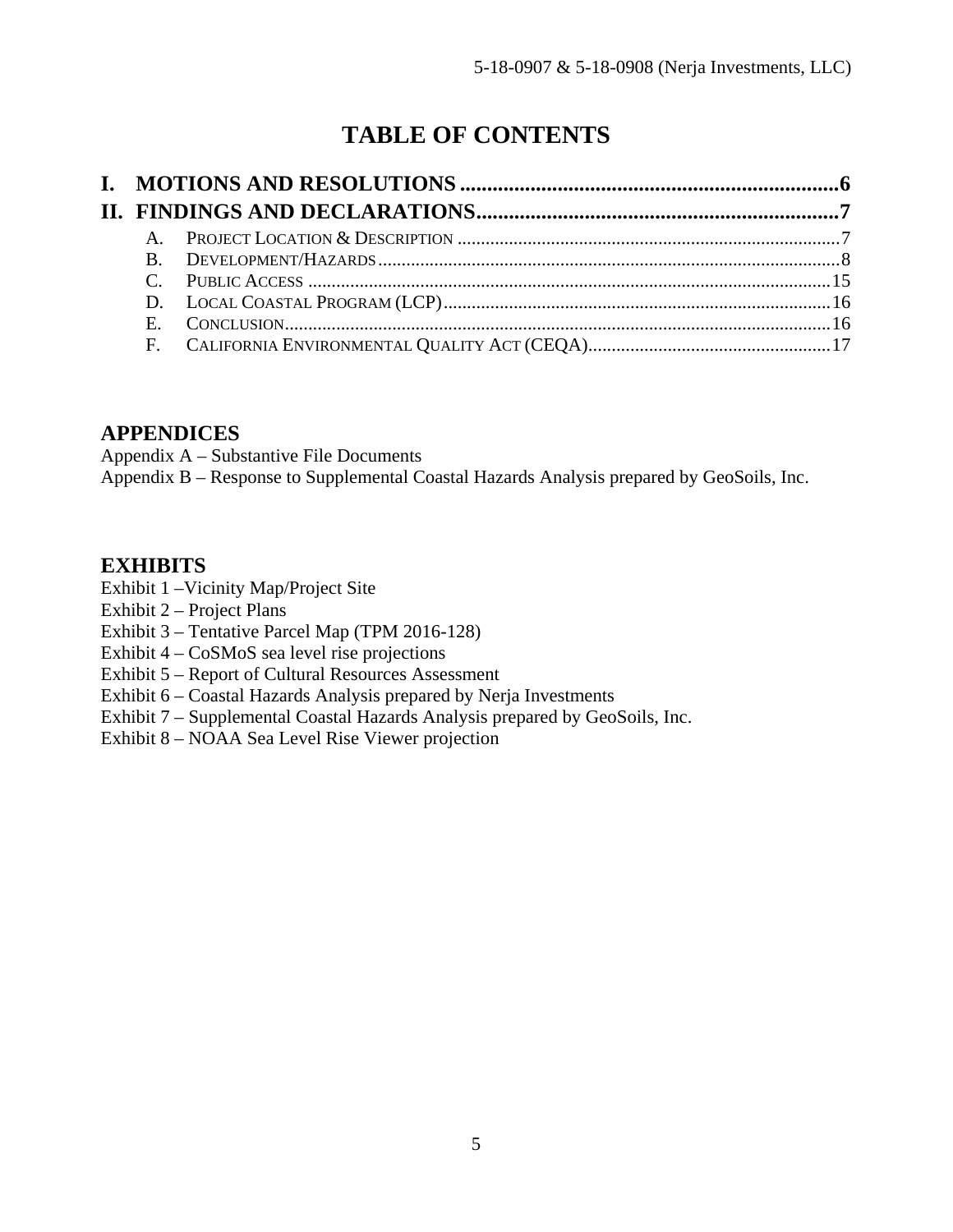# **I. MOTIONS AND RESOLUTIONS**

### **Motion 1:**

*I move that the Commission approve Coastal Development Permit Application No. 5-18-0907 for the development proposed by the applicant.*

Staff recommends a **NO** vote. Failure of this motion will result in denial of the permit and adoption of the following resolution and findings. The motion passes only by affirmative vote of a majority of the Commissioners present.

### **Resolution 1:**

*The Commission hereby denies a coastal development permit for the proposed development on the ground that the development as conditioned will not conform with the policies of Chapter 3 of the Coastal Act and will prejudice the ability of the local government having jurisdiction over the area to prepare a Local Coastal Program conforming to the provisions of Chapter 3. In addition, denial of the application is an action to which the California Environmental Quality Act does not apply.* 

### **Motion 2:**

*I move that the Commission approve Coastal Development Permit Application No. 5-18-0908 proposed by the applicant.*

Staff recommends a **NO** vote. Failure of this motion will result in denial of the permit and adoption of the following resolution and findings. The motion passes only by affirmative vote of a majority of the Commissioners present.

### **Resolution 2:**

*The Commission hereby denies a coastal development permit for the proposed development on the ground that the development as conditioned will not conform with the policies of Chapter 3 of the Coastal Act and will prejudice the ability of the local government having jurisdiction over the area to prepare a Local Coastal Program conforming to the provisions of Chapter 3. In addition, denial of the application is an action to which the California Environmental Quality Act does not apply.*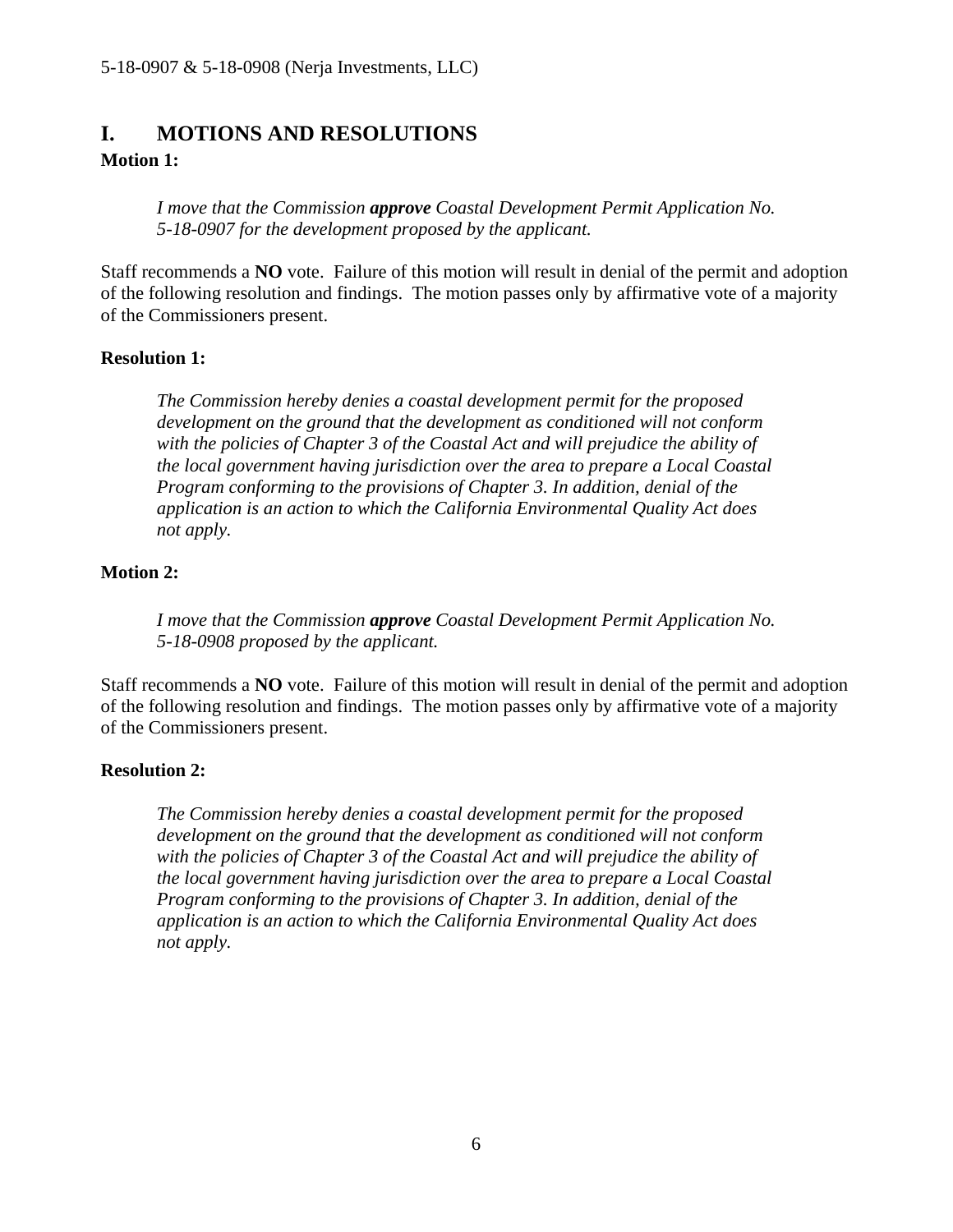# **II. FINDINGS AND DECLARATIONS**

## A. **PROJECT LOCATION & DESCRIPTION**

The applicant proposes to subdivide a 6,962 sq. ft. lot into two lots and construct a single family home and two-car garage on each resulting lot in Seal Beach. CDP Application No. 5-18-0907 proposes the construction of a new 3,604 sq. ft. single family residence and garage on a new 3,455 sq. ft. lot located at 219  $17<sup>th</sup>$  Street. CDP Application No. 5-18-0908 proposes the construction of a new, 2,790 sq. ft. single family residence and garage on a new 3,508 sq. ft. lot located at 221  $17<sup>th</sup>$ Street (**Exhibit 2**).

The existing 6,962 sq. ft. lot is currently undeveloped, and has not been previously developed because the lot was formerly part of a rail right-of-way granted to the Pacific Electric Railway Company by the United States government in 1946. The former rail right-of-way extends approximately 900 feet from Electric Avenue Median Park, diagonally through a residential neighborhood, to the Naval Weapons Station in Seal Beach (**Exhibit 1**). The subject lot and surrounding undeveloped lots comprising the former right-of-way are irregular in shape and orientation with respect to the surrounding pattern of development and the proposed development includes two single family residences that would also be oriented at an irregular angle of approximately 45 degrees.

The property is also located within one of the most vulnerable parts of Seal Beach, extending from the San Gabriel River, roughly south of Pacific Coast Highway and north of Electric Avenue, to the Anaheim Bay. This portion of Seal Beach is projected to have the highest vulnerability in the city to multiple coastal hazards due to hydraulic connections to inland inundation and flooding from both the San Gabriel River and Anaheim Bay, wave impacts, and storm flooding. Thus, the subject property is located in a highly vulnerable portion of a highly vulnerable region, approximately 530 feet inland from the western edge of Anaheim Bay, and less than one mile southeast of the San Gabriel River.

The project site is a large, irregularly shaped lot in a developed, residential neighborhood in the Old Town area of Seal Beach. The predominant character of the surrounding area is one or two-story residential structures with parking accessed from rear alleyways. The street fronting the proposed development  $(17<sup>th</sup> Street)$  is predominantly made up of single family residences, orientated perpendicularly to the street with an average 12 ft. front yard setback. The subject single family residences are proposed to be oriented approximately 45 degrees off of the street, and would be the only houses on the street with such an orientation. Project plans show that the two proposed houses development would be set back 15ft-6 in. and 16 ft. (at their closet corner to the street). The subject parcel is designated as Residential High Density in the City's General Plan; however, the City's General Plan is not the standard of review for CDPs. The City of Seal Beach also does not have a certified Land Use Plan that would be used as guidance prior to the certification of a Local Coastal Program. The standard of review for these applications is the Chapter 3 policies of the Coastal Act.

The proposed project received approval in concept from the City of Seal Beach on September 11, 2018. The Subdivision Technical Review Committee of the City of Seal Beach adopted Resolution Number 02-16, approving a Tentative Parcel Map (TPM 2016-128) (**Exhibit 3**) with conditions on May 22, 2018. Condition No. 4 of TPM 2016-128 requires the final parcel map to be submitted to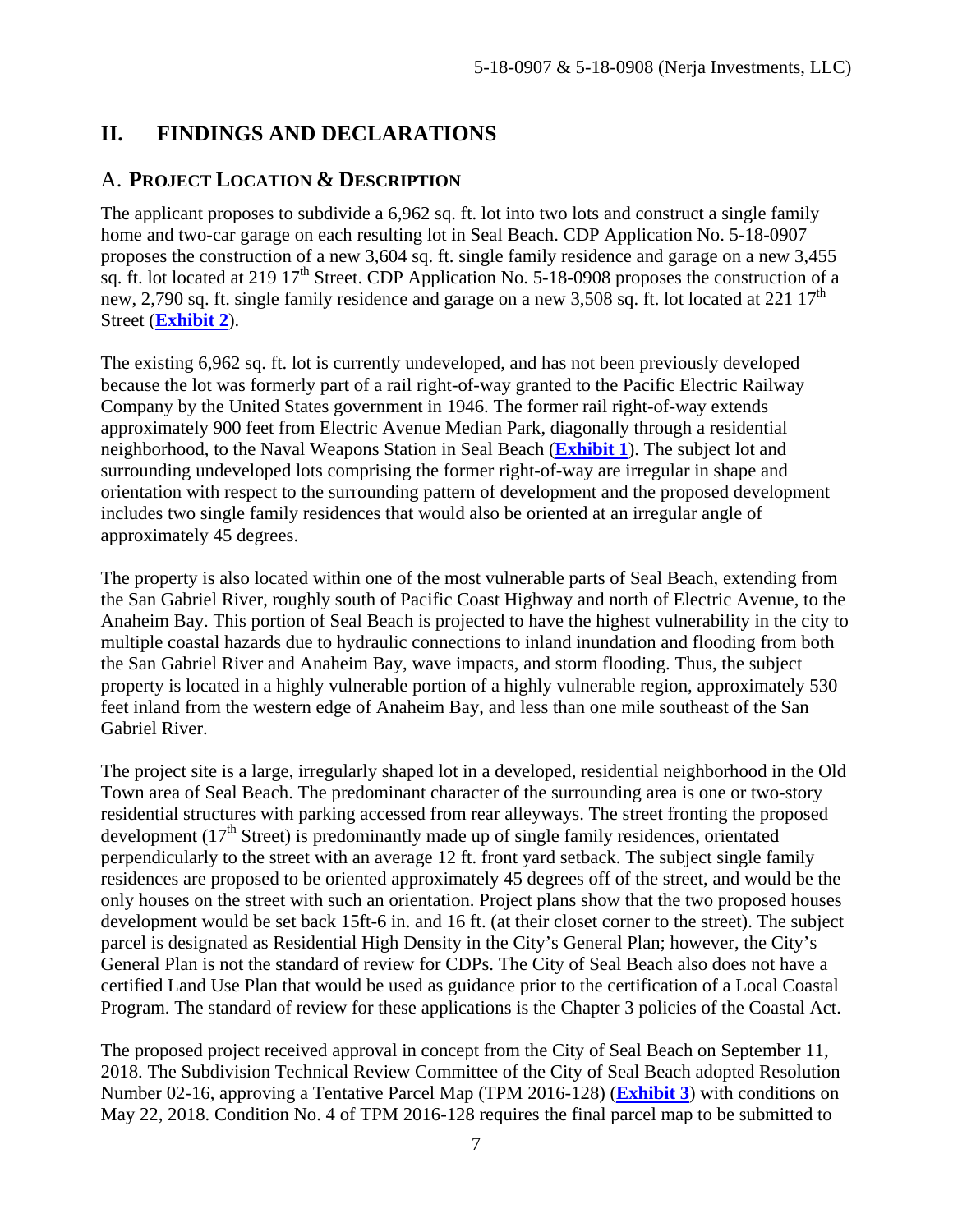and approved by the Coastal Commission prior to being filed with the Orange County Recorder. Denial of the submitted parcel map will void the local approvals for the project.

Due to its history as a former rail right-of-way, significant ground disturbance associated with previous development is unlikely to have occurred onsite. Consistent with similar projects in the area, a cultural resources records search and field study was conducted on behalf of the applicant to identify any known or likely cultural resources that may result from proposed ground disturbance. The Cultural Resources Assessment, prepared by the Archeological Resource Management Corporation (**Exhibit 5**), confirmed that "because of the former presence of the Pacific Electric Railway, there is potential for finding historic resources on the property," however, no prehistoric archaeological resources had been recorded within a half-mile radius of the property. Geologically, Quaternary old shallow marine deposits of Pleistocene age, quaternary Paralic estuarine deposits, and Quaternary beach deposits underlie the site. The report notes that Quarternary surface deposits have a high likelihood of producing significant fossil specimens. The Cultural Resources Assessment recommends monitoring during rough grading for the project.

The California coastal zone has been home to native populations for thousands of years. The Cultural Resources Assessment notes that the largest Native American tribe close to the project site was the Gabrielino/Tongva settlement of Puvunga. In accordance with the Commission's Tribal Consultation procedures, the Native American Heritage Commission (NAHC) was contacted on March 12, 2019 to conduct a search of the Sacred Lands File. The results of this search were positive, and the NAHC provided Commission staff with a list of potential affected tribes in the area for consultation. Staff initiated consultation via letter on March 19, 2019, along with a copy of the proposed plans, narrative description of the proposed project, and maps depicting the described site, and did not receive any requests for further consultation by any of the contacted entities. Monitoring is not proposed at this time as part of the project.

# **B. DEVELOPMENT/HAZARDS**

Coastal Act Section 30106 states, in part (emphasis added):

*"Development" means, on land, in or under water, the placement or erection of any solid material or structure; discharge or disposal of any dredged material or of any gaseous, liquid, solid, or thermal waste; grading, removing, dredging, mining, or extraction of any materials; change in the density or intensity of use of land, including, but not limited to, subdivision pursuant to the Subdivision Map Act (commencing with Section 66410 of the Government Code), and any other division of land, including lot splits, except where the land division is brought about in connection with the purchase of such land by a public agency for public recreational use…* 

Coastal Act Section 30253 states, in part:

*New development shall do all of the following:* 

*(a) Minimize risk to life and property in areas of high geologic, flood, and fire hazard.*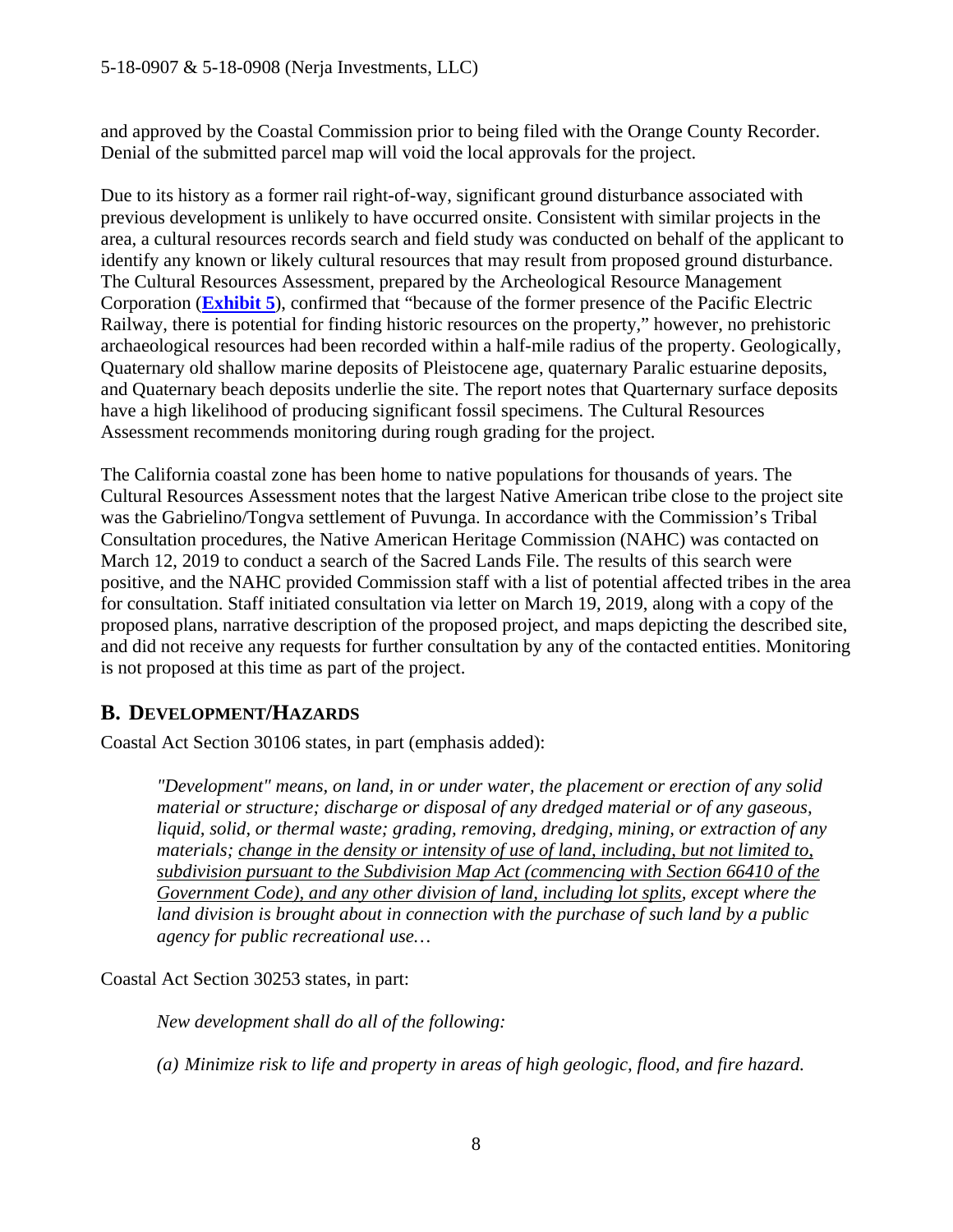*(b) Assure stability and structural integrity, and neither create nor contribute significantly to erosion, geologic instability, or destruction of the site or surrounding area or in any way require the construction of protective devices that would substantially alter natural landforms along coastal bluffs and cliffs.* 

The development, as proposed, consists of two components: the subdivision of one lot into two lots, and the construction of a single-family residence on each resulting lot. Subdivisions, including lot splits, are included in the Coastal Act's definition of "development" in Section 30106, and like all development in the coastal zone, require a CDP that can only be approved if the subdivision is found to be consistent with the Chapter 3 policies of the Coastal Act or, in an area with a certified LCP, with the policies of the LCP. Subdivisions can effectively increase the density and intensity of use of a site in a manner that is different than if the same density were built on a single, unsubdivided lot. For example, if two houses were built on a single, multi-family zoned lot, the lot could be downzoned to only allow one single-family residence, and the second house would become existing non-conforming, and potentially removed if the site were to be redeveloped. Two houses built on two separate multi-family zoned lots, would be still be legal structures if the land were downzoned to only allow one single-family residence. Subdivisions generally also increase the number of sites for which an owner may claim the right to develop or to be compensated if government regulation deprives the owner of all economically beneficial use of the property. Subdivisions also can add cost and logistical complexity to community scale adaptation such as geological hazard abatement districts, buyouts, and conservation easements, making it more difficult to protect coastal resources.

#### **Sea Level Rise Guidance**

On November 7, 2018, the Commission adopted a science update to its Sea Level Rise Policy Guidance. This guidance document serves as Interpretive Guidelines to help ensure that projects are designed and built in a way that minimizes risks to the development associated with SLR and avoids related impacts to coastal resources. These guidelines state, "to comply with Coastal Act Section 30253 or the equivalent LCP section, projects will need to be planned, located, designed, and engineered for the changing water levels and associated impacts that might occur over the life of the development." The guidelines also recommend that projects proposed in potentially hazardous include a Coastal Hazards Analysis. The applicant submitted an initial Coastal Hazards Analysis on February 27, 2019 (**Exhibit 6**). This analysis used the Coastal Storm Modeling System (CoSMoS) and concluded that the project would face significant flood risk within the anticipated life of the structure. It also submitted a supplemental Coastal Hazards Analysis (**Exhibit 7**) prepared by GeoSoils, Inc., on August 7, 2019, which is discussed in further detail in **Appendix B** of this staff report.

#### **Risk Aversion Scenarios**

As explained in the State of California Sea Level Rise Guidance written by the Ocean Protection Council (OPC), the "risk aversion scenario" is a principle of SLR risk analysis that is used to account for variable risk tolerance for different types of development by establishing SLR probability thresholds for varying degrees of risk aversion. For example, a critical infrastructure asset, such as a hospital, should be analyzed with high risk aversion, and would use a more precautionary range of probabilities of amounts of SLR, while a parking lot or a bike path could be analyzed with lower risk aversion. In this case, the risk aversion scenario recommended by both the Commission and OPC Guidance for residential projects is "medium-high," as it represents a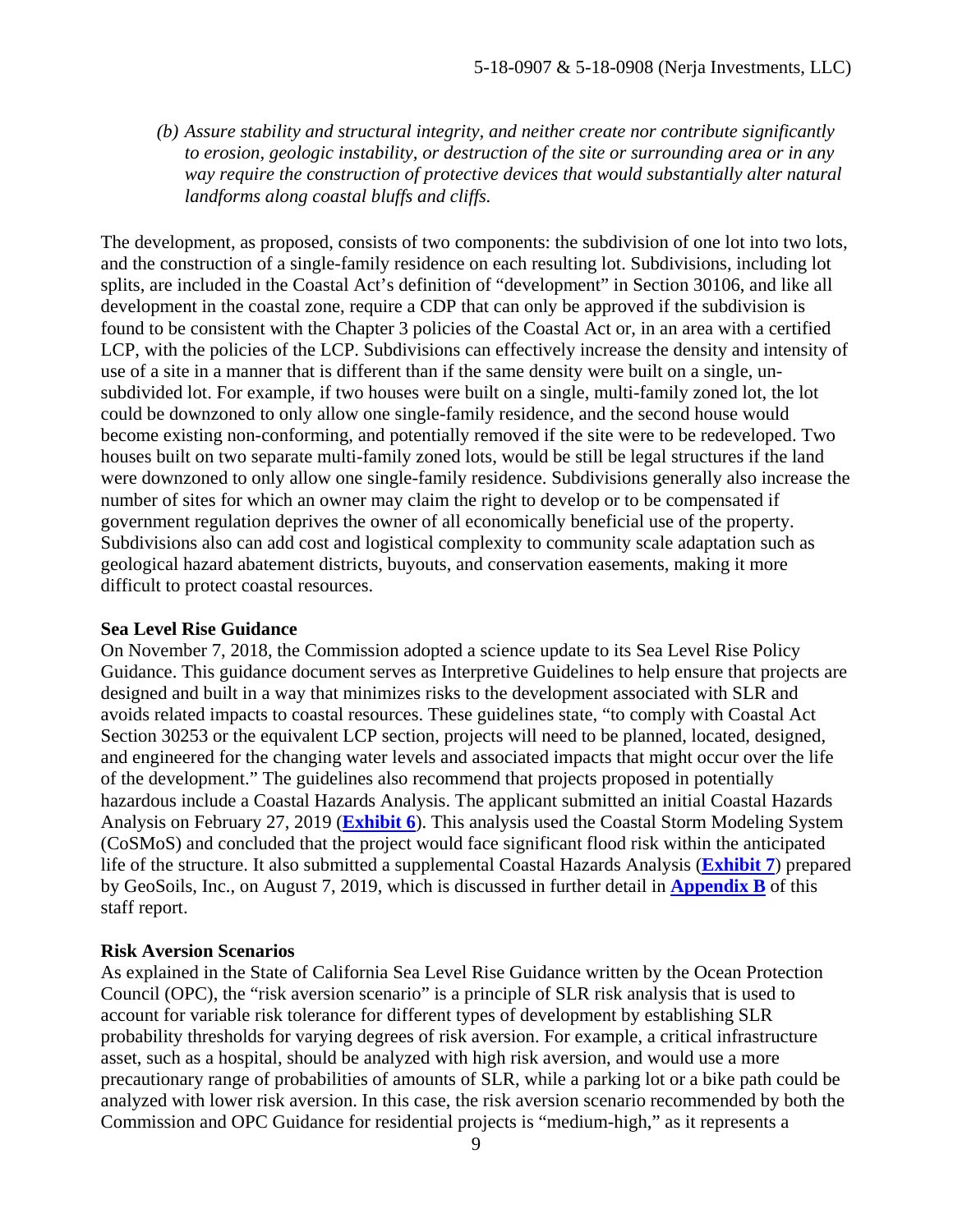#### 5-18-0907 & 5-18-0908 (Nerja Investments, LLC)

scenario that is relatively high within the range of possible future SLR scenarios and is therefore appropriately precautionary.

The Coastal Commission, in line with statewide guidance, generally advocates for a precautionary approach to sea level rise adaptation planning, which stems from the overall importance of keeping development safe from coastal hazards and protecting coastal resources, consistent with the Coastal Act. It also derives from the fact that the costs and consequences associated with inadvertently underestimating SLR hazards could be quite high. In other words, the statewide SLR guidance recommends use of the relatively high projection of SLR associated with the medium-high risk aversion scenario, even though it has a lower probability (1-in-200 chance), because of the high consequences to precious coastal resources, valuable development, and life and safety that would occur if SLR were underestimated, and the recognition that many of these impacts cannot be undone once they have occurred.

Furthermore, precaution is especially appropriate considering the increasingly dire trend in climate projections. Emerging science on ice sheet melt (e.g., DeConto & Pollard 2016) has indicated that sea level rise may occur faster than previously thought. This emerging science was *not* incorporated into the climate models used to generate the probabilities in the State and Coastal Commission guidance documents. Therefore, the sea level rise projections that are assigned a 0.5% probability in the guidance documents may, in reality, be more likely*.* In fact, this finding was made in California's Fourth Climate Change Assessment, which *did* incorporate extreme ice sheet melt into probabilistic projections and found higher likelihoods for SLR projections similar to the mediumhigh risk aversion scenario. Lastly, it is important to remember that evaluating the medium-high risk aversion scenario does not necessarily mean that a project must be designed and constructed to completely avoid hazards associated with that exact amount of sea level rise. The Commission's SLR Policy Guidance states, "In some cases, it may be appropriate to design for the local hazard conditions that will result from more moderate sea level rise scenarios, as long as decision makers and project applicants plan for adaptation pathways that would allow for the implementation of alternative strategies if conditions change more than anticipated in the initial design."

In this case, the only "adaptive design" feature that the applicant has proposed is to elevate the first finished floor (FF) approximately 3 ft. above the natural lot grade of 7.27 ft (NAVD88). There is a discrepancy in various plans submitted by the applicant as to the actual FF elevation of the proposed houses; the full scale architectural set shows the FF as 8.7 ft. and 8.7 ft., respectively, while another site plan indicated a higher FF of 10.21ft. and 10.27 ft., which are the figures cited by the applicant and their hazards report as evidence of a 3 ft. raised FF. However, even this higher FF elevation would be insufficient to keep the project safe from flooding during its anticipated lifespan, and does not include any plans for adaptation pathways that would allow the project to adapt or implement alternative strategies if conditions change more than anticipated during the initial design, including but not limited to ground flood non-habitable space, waterproofing, flood shields, watertight doors, moveable floodwalls, partitions, water-resistive sealant devices, sandbagging and other similar flood-proofing techniques. For example, many of these adaptive design measures have recently been incorporated as part of the City of Newport Beach's recently certified LCP.

#### **SLR Projections**

The first step in the Commission's SLR guidance is to establish the projected SLR range for the proposed project. Using the methodology recommended by the 2018 update of the OPC's SLR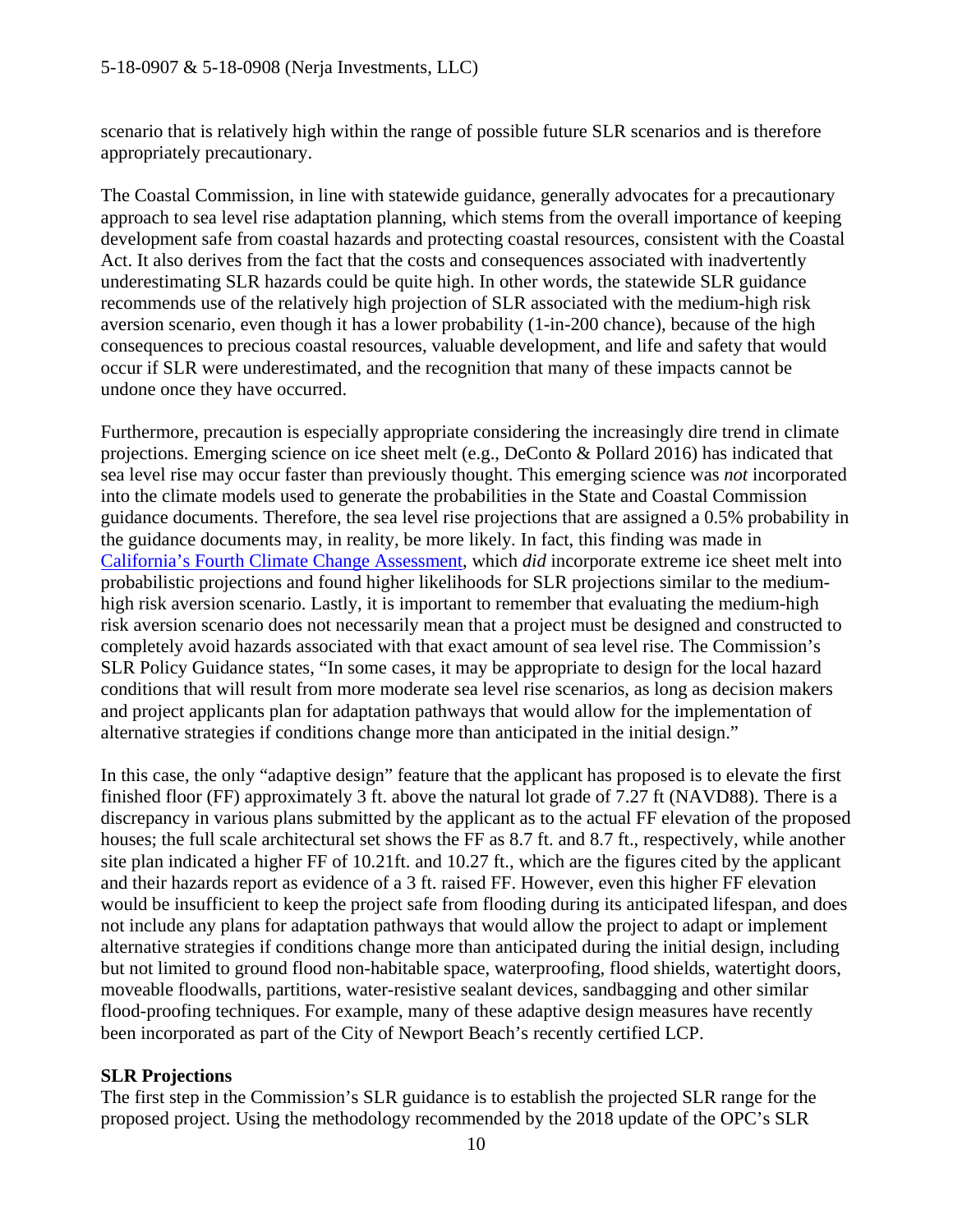Guidance, the projected SLR ranges for the proposed project are tailored to the nearest National Aeronautic and Atmosphere Administration (NOAA) tide gauge, projected lifespan of the project, and risk aversion scenario. In the applicant's Coastal Hazards Analysis, the projected lifespan of the project is 75 years, which is consistent with the Commission guidance's recommended range of 75 – 100 years for residential development.

The nearest NOAA tide gauge to Seal Beach is the "Los Angeles" gauge located in San Pedro. As explained above, the Commission recommends taking a precautionary approach by evaluating the higher SLR projections, in this case, the medium-high risk aversion scenario, for most development. If constraints are identified with the higher SLR scenario, a lower SLR scenario and/or one or more intermediary scenarios may also be used to develop a broader understanding of the overall risk and timing that SLR poses a risk to the site or proposed development. In this case, intermediary scenarios are appropriate to help provide a better understanding of the timing of impacts during the lifespan of this development. Using these project-specific parameters, the appropriate SLR projections for this project are listed on **Table 1**.

|                  |                        | Med.-High Risk | Approx. CoSMoS |  |  |
|------------------|------------------------|----------------|----------------|--|--|
|                  |                        | Aversion       | Scenario       |  |  |
| Intermediary     | High Emissions $-2040$ | $1.2$ ft.      | $1.6$ ft.      |  |  |
| scenarios        | High Emissions $-2070$ | 3.3 ft.        | 3.3 ft.        |  |  |
| End of lifespan  | High Emissions $-2090$ | 5.3 ft.        | 5.7 ft.        |  |  |
| (2094) scenarios | High Emissions $-2100$ | 6.7 ft.        | 6.6 ft.        |  |  |

**Table 1. Los Angeles Tide Gauge SLR Projections** 

The next step is to determine how physical impacts from SLR may constrain the project site. Impacts from flooding and inundation, wave runup, and storm surge can be analyzed using the closest CoSMoS projections to the above scenarios (**Exhibit 4**) (It is important to note that the CoSMoS model does not include analysis of ground water, or SLR's impact on water tables. As such, additional underground hydraulic connections may also exist in the area, meaning that CoSMoS projections should be considered to represent conservative effects for a given scenario in those respects).

The site is not located on a beach or coastal bluff, so a coastal erosion analysis is not necessary on this site. Another helpful tool for analysis is the OPC's probability tables that estimate the likelihood that SLR will meet or exceed a particular height by a given decade. Using the mediumhigh risk aversion threshold as a benchmark, one can estimate the timing of levels of SLR that exceed the risk aversion threshold.

#### **Intermediary scenarios**

The GeoSoils, Inc. report submitted by the applicant concludes that SLR of 2.8 feet could result in overtopping of the existing levees near the site. Additionally, according to CoSMoS projections of flooding due to 1.6 ft. of SLR alone, the subject lot would not be flooded. However, at 3.3 ft. SLR is projected to inundate the entirety of the subject lot, as well as an inland hazard area roughly extending from the San Gabriel River, south of Pacific Coast Highway and north of Electric Avenue, to Anaheim Bay. This inland inundation appears to be attributable to hydraulic connections to the San Gabriel River, since the rock revetment on the north edge of Anaheim Bay does not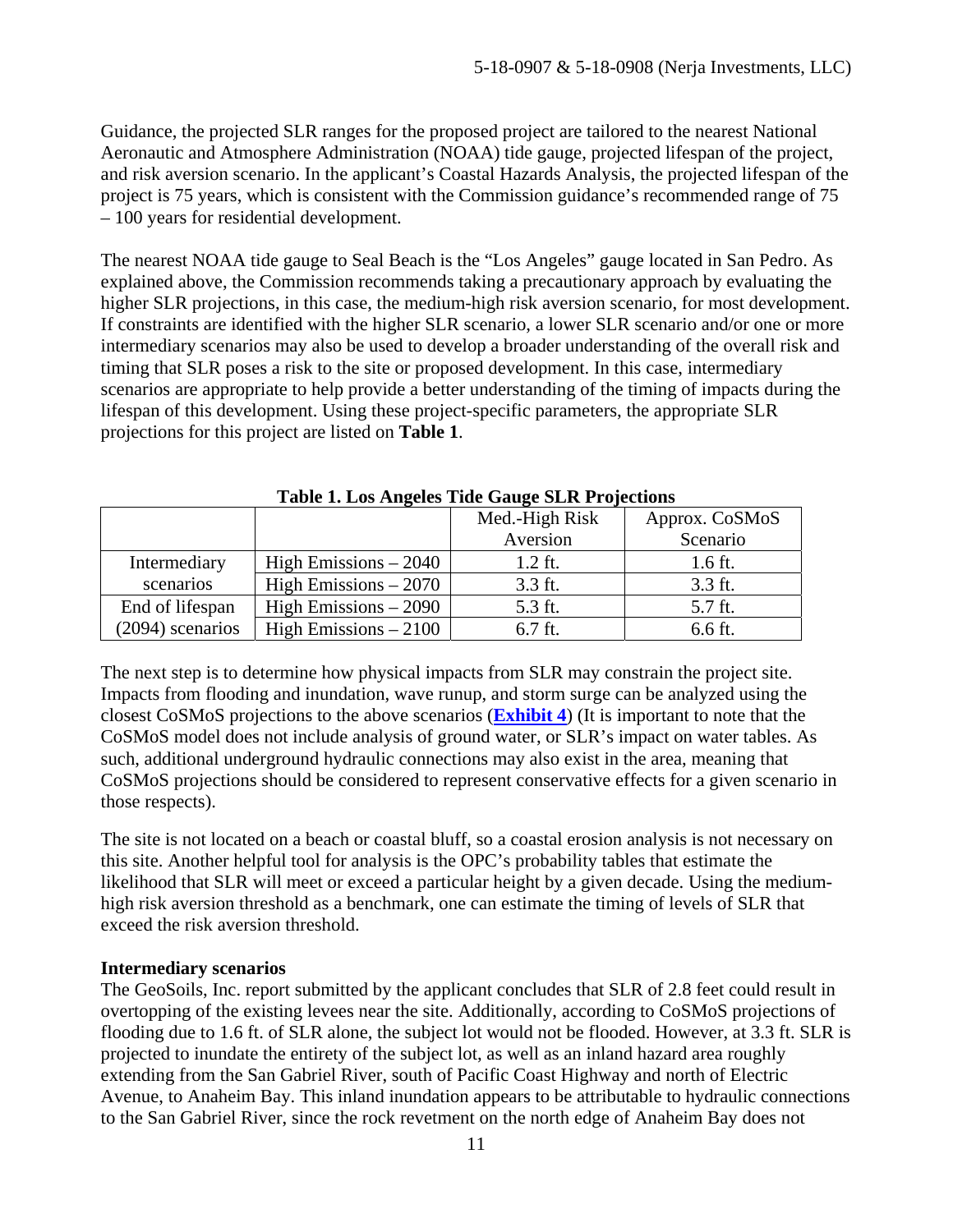appear to be overtopped in this scenario. Analysis of wave runup and storm surge was done with the same scenarios of SLR plus a projected 100-year storm. In those scenarios, CoSMoS shows that the entire subject site and most of the inland hazard area would be flooded at 1.6 ft., with even wider regional flooding at 3.3 ft. It is important to note that even at this relatively low amount of SLR, key infrastructure (the road network, electrical station, the storm drains, etc.) are vulnerable, which means the services these residential areas rely upon may be at risk. Furthermore, the inland flooding starts to "island" the beach-fronting part of Old Town, which means that even though these parts of the City may not be directly flooded, access and services may still be impacted. The OPC probability tables indicate that, applying the medium-high risk aversion scenario and a high emission scenario, 1.2 ft. of SLR is likely to occur between 2040 and 2050, and 3.3 ft. of SLR is likely to occur between 2060 and 2070. Since the project lifespan ends in 2094, these amounts of SLR (and consequent flooding) can be anticipated during the lifespan of the development.

#### **End of lifespan scenarios**

The 75-year lifespan in the applicant's Coastal Hazard Analysis would put the end of life of the structure at  $2094 (2019 + 75)$  or later. The best available science provides SLR projections for the beginning of each decade, so projected levels of SLR at both 2090 and 2100 were analyzed, which are 5.7 and 6.6 ft. of SLR, respectively. Flooding due to these amounts of SLR alone (i.e., absent storm conditions) is projected to completely inundate the subject lot and the inland hazard area. In both of these scenarios, the subject site (and broader inland hazard area) are subject to flooding from multiple hydraulic connections including to the San Gabriel river, overtopping of the beach, overtopping of the rock revetment on the north edge of Anaheim Bay, inland flooding from the Seal beach National Wildlife refuge, and the Los Cerritos Wetlands. Analysis of wave runup and storm surge was also done for these scenarios of SLR plus a projected 100-year storm. The inland flooding depicted in CoSMoS shows the entire subject site and a much more significant inland area to be flooded at 5.7 ft. of SLR, with only marginally more at 6.6 ft. It is important to note that at 5.7 ft. of SLR, this flooding is so severe that the beach fronting portion of Old Town may become an island and that whole sections of the sandy beach may disappear. The City's ability to provide services to the subject site may also be severely impaired. The OPC probability tables indicate that 5.3 ft. of SLR is likely to occur around 2090 in the high emissions scenario, and 6.7 ft. of SLR is likely to occur between 2090 and 2100. Since the project lifespan ends in 2094, these amounts of SLR (and consequent flooding) can be anticipated during or toward the end of the lifespan of the development. This analysis demonstrates that the two proposed residential structures that would be built if the proposed subdivision is approved would be vulnerable to SLR during their anticipated lifespans.

However, it is important to remember that the subdivision of the lot proposed in this project could be an action that lasts in perpetuity, potentially long beyond the 75-year anticipated duration of a residential structure. Subdividing the lot could limit future options for long term, community-scale SLR adaptation by increasing the number of lots and potential properties that would have to be incorporated into a community scale strategy and could result in increased investment in an area that may eventually fail. Because the vulnerability of the site will only increase after 2094, the larger question at hand in this proposed project is whether it is consistent with the Coastal Act to increase development potential in an area so vulnerable to sea level rise.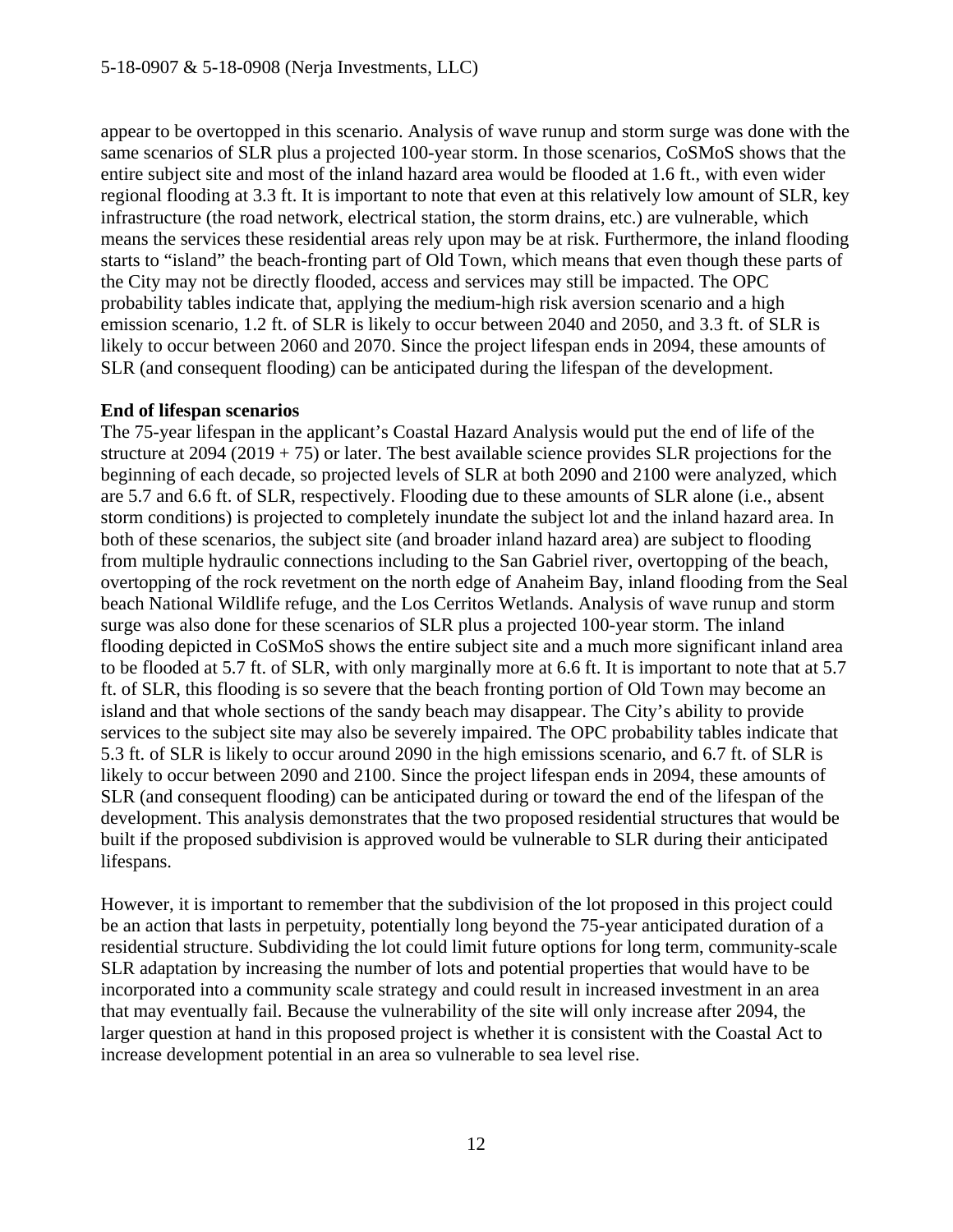#### **GeoSoils, Inc. Report**

On August 7, 2019, the applicant submitted a supplemental Coastal Hazards analysis prepared by GeoSoils, Inc. (**Exhibit 7**), which is dated July 23, 2019. The report uses "elevation modeling" to conclude that "SLR would have to be in excess of 2.8 feet before the ocean/bay water level could overtop the existing levees near the site." In essence, this method compares the highest recorded water level (7.18 feet NAVD88) to the elevation of the revetment/levee at the Naval Station (10 feet NAVD88 or higher) to show that SLR of 2.8 feet would result in overtopping of the levee. The report concludes that these impacts could occur in about the year 2065 (i.e., within the anticipated duration of the proposed residential development) based upon the 0.5% probability SLR "or after the 75 year design life in more probable SLR cases." Therefore, this report provides the same conclusion as Commission Staff: that the site is vulnerable to SLR using the methodology recommended by the State of California.

Although the GeoSoils, Inc. report ultimately confirms staff's assessment of the vulnerability of the project site; the report nevertheless asserts that the proposed development is safe. The reasons relied on by Geosoils, Inc. can be summarized into three main themes: 1) that the project site and area are vulnerable to flooding, but only under higher and less statistically probable amounts of SLR, 2) that the project site would rely on future enhancements to the area's flood protection infrastructure to be safe from flooding, and 3) that CoSMoS has some limitations that undermine its reliability for analysis in permits. Ultimately, the GeoSoils report concludes that the site is vulnerable, when following the state guidance, a conclusion in agreement with other regional models. The ability of future improvements to the area's flood infrastructure to protect the project is not possible to assess at this time because no proposals for any such projects have been made or approved by the Commission at this time. Lastly, the CoSMoS tool is not unique in depicting widespread and high flood risk due to SLR in this area. NOAA's SLR viewer yields very similar results, showing the same widespread flooding in largely the same areas, including the subject site (**Exhibit 8**). The agreement of multiple models, Staff's analysis, and the report's analysis of flood risk is due to the simple fact that the project site and broader Seal Beach area must contend with high flood risk, which will be exacerbated in the near future by SLR. Therefore, one need not rely solely on CoSMoS to reach or support this conclusion. A more detailed response to the GeoSoils, Inc. supplemental Coastal Hazards Analysis can be found in **Appendix B** to this staff report.

#### **Impacts to Coastal Resources**

The Commission's adopted 2018 Sea Level Rise Policy Guidance provides strategies appropriate for addressing sea level rise, consistent with the Coastal Act. With regard to subdivisions, it provides: "Limit subdivisions in areas vulnerable to sea level rise: Prohibit any new land divisions, including subdivisions, lot splits, lot line adjustments, and/or certificates of compliance that create new beachfront or blufftop lots unless the lots can meet specific criteria that ensure that when the lots are developed, the development will not be exposed to hazards or pose any risks to protection of coastal resources." Such specific criteria could include: resultant parcels contain a buildable area in which development on new lots would comply with LCP policies protecting coastal resources, would remain located on private property despite the migration of the public trust boundary, not require the future construction or augmentation of a shoreline protective device, be adequately served by public services (e.g., water, sewer, and safe, legal, all-weather access as applicable) over the anticipated duration of the development, and otherwise be consistent with all LCP policies. While this approach anticipates impacts from SLR on beachfront and blufftop lots, the same logic applies to inland lots that will be impacted by SLR.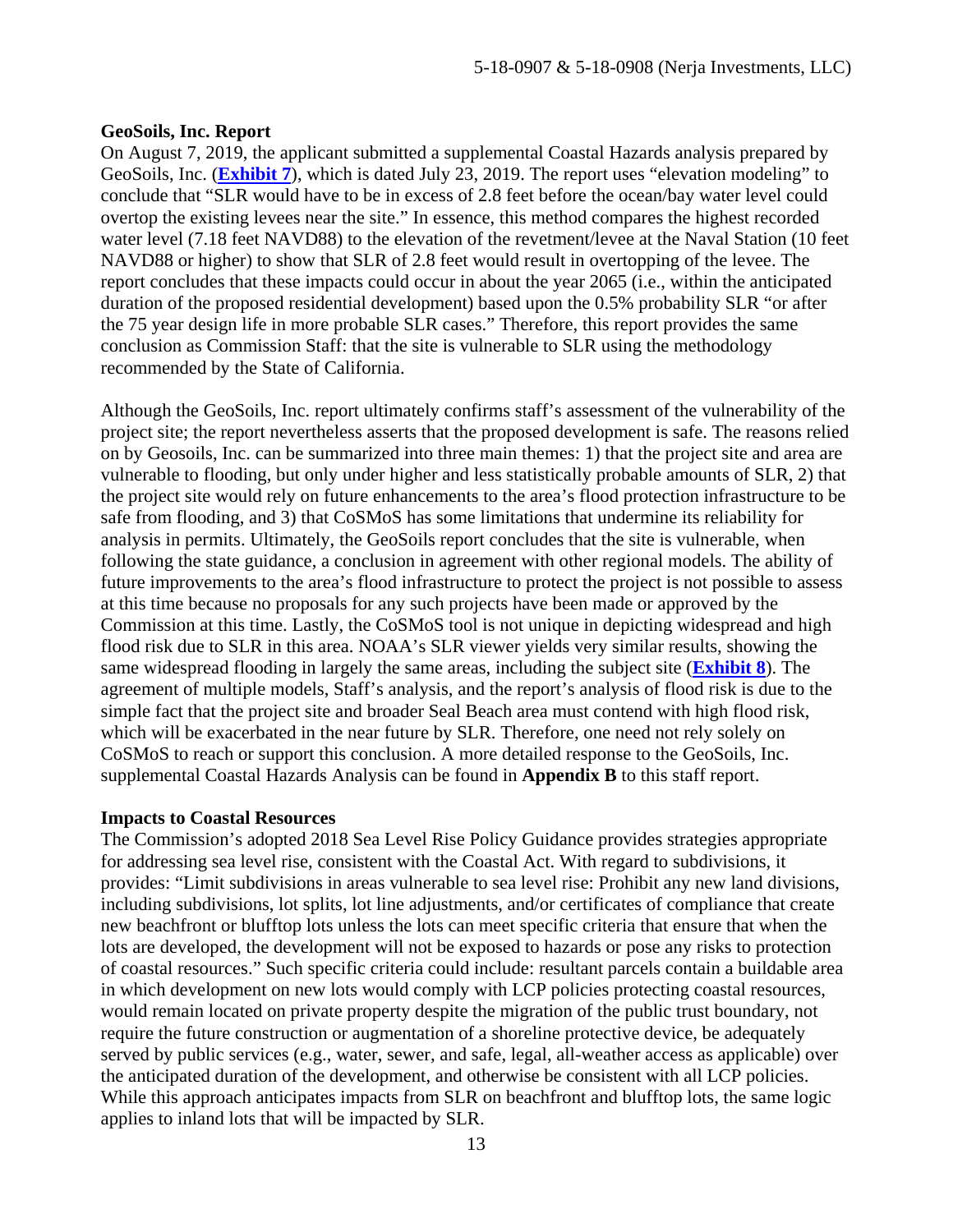$\overline{a}$ 

The proposed subdivision would not contain buildable area to comply with Chapter 3 policies protecting coastal resources since the entirety of both resulting parcels would be subject to coastal hazards. The significant regional flooding encompassing the subject property may also subject it to the public trust. The subdivision itself would not require its own shoreline protective device, but it could benefit from and contribute to the need for regional SLR adaptation measures that may include augmentation of existing shoreline protective devices. The new development would not be entitled to coastal protection, as stated in Section 30235 of the Coastal Act. It is unclear at this time what, if any, community-scale SLR adaptation might be implemented in Seal Beach in the future. However, even a community-scale SLR adaptation project such as levees or community-scale seawalls may not ameliorate risk at this site under high and extreme scenarios, and will still be subject to potential ground water flooding<sup>1</sup>. Lastly, regional flooding in this area is so significant that it could cut off whole portions of Seal Beach from the mainland, whereby the subject site would be unlikely to be adequately served by public services over the anticipated duration of the development. In sum, the proposed development is inconsistent with Section 30253 of the Coastal Act as it relates to subdivisions in hazardous areas.

Section 30253 of the Coastal Act requires siting new development such that it minimizes risks to life and property in flood hazard areas, assures stability and structural integrity, and does not require the construction of protective devices that substantially alter natural landforms. Concurrently, <sup>2</sup>the Coastal Act also requires concentrating development in existing developed areas able to accommodate it (as required by Section 30250), which provides more opportunities for people to live near places they work and recreate, such as the beach, thus reducing vehicle miles traveled and preserving open spaces that might otherwise have to be developed, and thereby, reduces impacts to coastal resources. Taken together, these Coastal Act policies support maintaining housing density in safe areas to assure the stability and structural integrity of development. In this case, the proposed project would permanently increase density in a hazardous area. On a broader scale, maintaining density in locations at reduced risks from sea level rise will have the net effect of helping to maintain housing stock that is safe from hazards and relieve development pressure in unsafe areas in the long-term, thus carrying out Section 30253's hazards policies on a community-scale.

Conversely, limiting development in areas that are likely to be affected by coastal hazards facilitates the protection of coastal resources. In this case, the project site is in an area with a sandy beach, which could be adversely impacted through a process commonly called "coastal squeeze." As sea levels rise, beaches trapped between the rising seas and the first line of development could be threatened. Often, the first line of development impedes the ability of the beach to naturally migrate

<sup>&</sup>lt;sup>1</sup> The applicant's supplemental coastal hazards analysis by GeoSoils, Inc. claims that "the future maximum groundwater" elevation at the site would be the typical groundwater elevation plus at most .06 feet (1% of 6 feet of SLR)." It cites a 2017 study by Daniel Hoover, et. al., which draws its conclusions based on sites that may bear little geological similarity to the geology of the subject site, and thus should not be relied to describe SLR impacts to groundwater at the site.

 $2^2$  Section 30250(a): Location; existing developed area. (a) New residential, commercial, or industrial development, except as otherwise provided in this division, shall be located within, contiguous with, or in close proximity to, existing developed areas able to accommodate it or, where such areas are not able to accommodate it, in other areas with adequate public services and where it will not have significant adverse effects, either individually or cumulatively, on coastal resources. In addition, land divisions, other than leases for agricultural uses, outside existing developed areas shall be permitted only where 50 percent of the usable parcels in the area have been developed and the created parcels would be no smaller than the average size of surrounding parcels.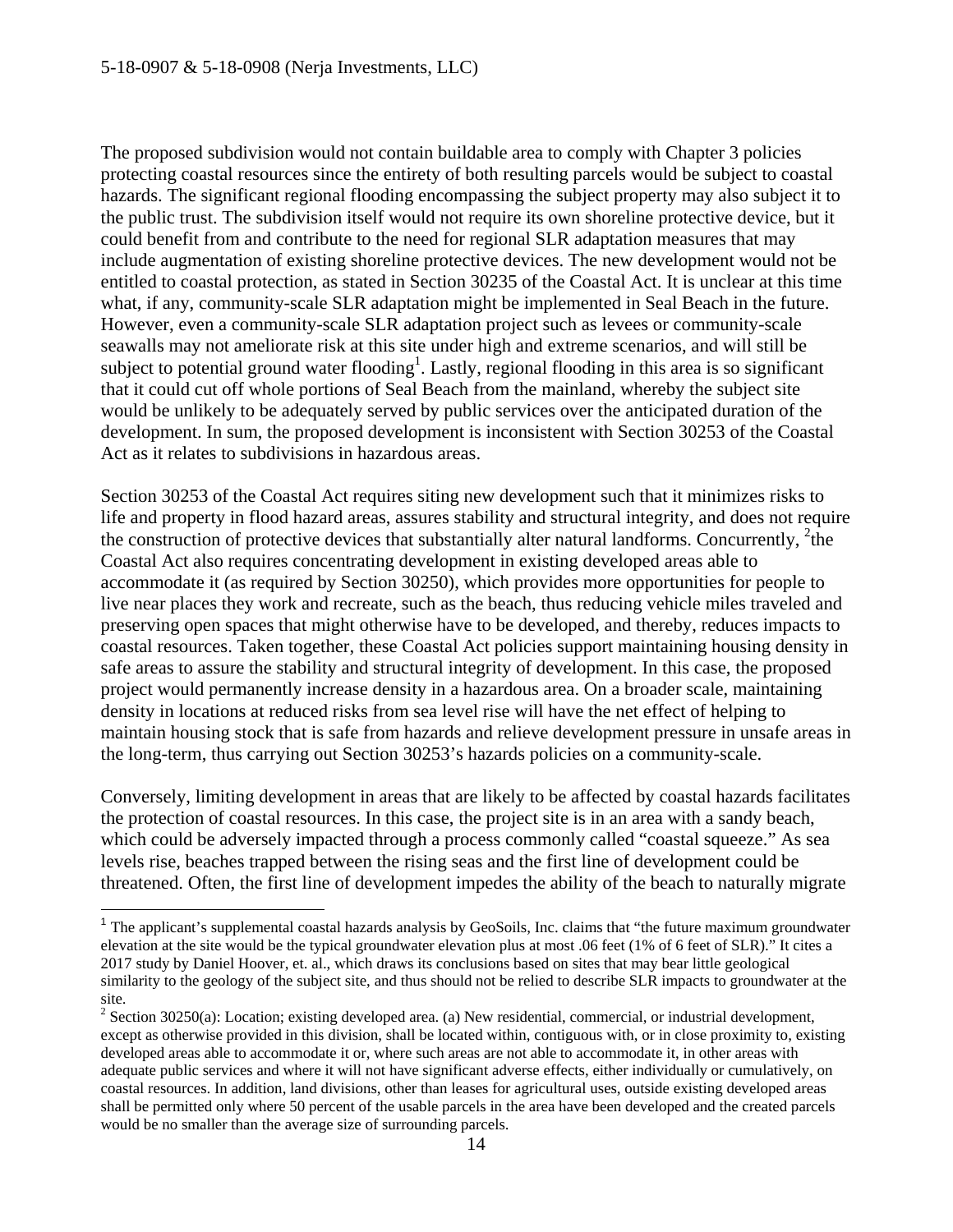inland over time and reduces the sources of sand supply created by erosion that contribute to beach accretion, leading to the narrowing and eventual loss of beaches and other shoreline habitats. Without strategic planning, this may lead to economic losses due to reduced recreational visitors, and also to occasional flooding of public coastal facilities and related damages. The loss of beach area from coastal squeeze represents a loss of many coastal resources protected by the Coastal Act, including public access, recreational opportunities and associated economic benefits, habitats and marine resources, scenic and visual qualities of coastal communities. Coastal squeeze also presents challenges for carrying out the public trust doctrine, and presents a significant environmental justice issue if the public loses its ability to access the shore as public beach spaces diminish over time. Coastal squeeze would also decrease the likelihood of successful preservation of the coastal resources associated with the beach, as required by Sections 30210, 30220, 30240(b), 30251 of the Coastal Act.

Here, the project involves subdivision of a lot into two lots and construction of single-family residences on each lot. The proposed development, if approved, would increase residential development in a hazardous location that would not minimize risks to life and property. If the Commission were to approve the proposed project, it would encourage additional new development in a hazardous area and prejudice the ability of the City of Seal Beach to prepare an LCP that is consistent with the Chapter 3 policies of the Coastal Act. The Commission, therefore, denies the project as proposed by the applicant.

# **C. PUBLIC ACCESS**

Coastal Act Section 30212 states, in part:

*(a) Public access from the nearest public roadway to the shoreline and along the coast shall be provided in new development projects except where: (1) it is inconsistent with public safety, military security needs, or the protection of fragile coastal resources, (2) adequate access exists nearby, or, (3) agriculture would be adversely affected. Dedicated accessway shall not be required to be opened to public use until a public agency or private association agrees to accept responsibility for maintenance and liability of the accessway.* 

Coastal Act Section 30252 states:

*The location and amount of new development should maintain and enhance public access to the coast by (1) facilitating the provision or extension of transit service, (2) providing commercial facilities within or adjoining residential development or in other areas that will minimize the use of coastal access roads, (3) providing nonautomobile circulation within the development, (4) providing adequate parking facilities or providing substitute means of serving the development with public transportation, (5) assuring the potential for public transit for high intensity uses such as high-rise office buildings, and by (6) assuring that the recreational needs of new residents will not overload nearby coastal recreation areas by correlating the amount of development with local park acquisition and development plans with the provision of onsite recreational facilities to serve the new development.*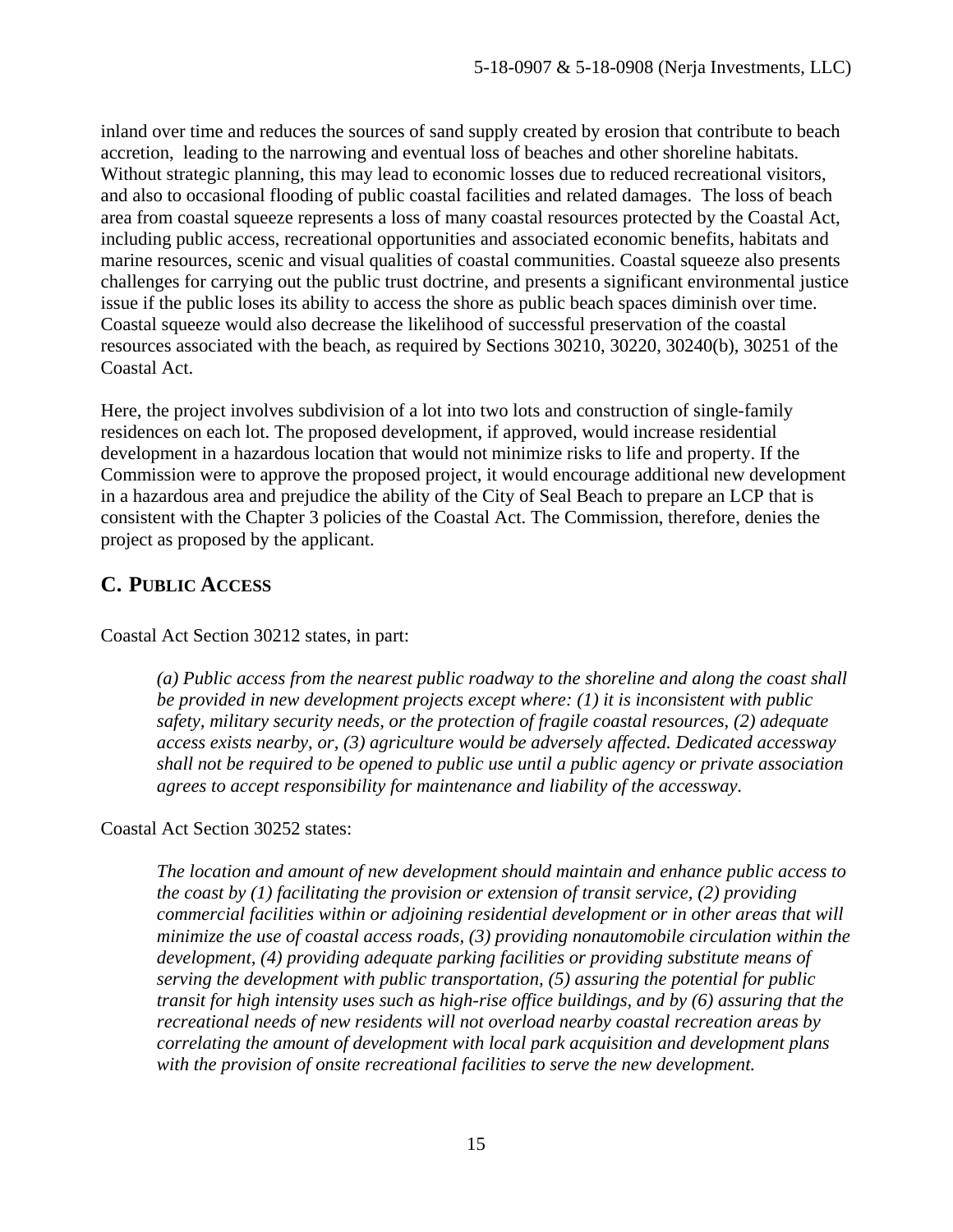The Coastal Commission generally reviews new development for consistency with on-site parking standards in order to minimize increased demand for public street parking, and thus protect public parking for members of the public who wish to access the coast. Consistent with past Commission actions in Seal Beach and residential Orange County, new residential developments should provide two off-street spaces per residential unit. The applicant has proposed two parking spaces for each of the two single family residences, which is consistent with the past Commission action. The parking spaces for each residence are proposed to be located in a 2-car garage at the rear of the building. All of the parking would be accessed through the rear alley, which does not provide public parking spaces. In addition, no curb cuts would be created for the project, so public parking along  $17<sup>th</sup>$  Street would not be adversely impacted by the project.

Section 30212(a) of the Coastal Act requires that public access from the nearest public roadway to the shoreline and along the coast be provided in new development projects. Public access from the nearest public roadway would not be impacted by the proposed development. The proposed parking is sufficient for the two proposed single family residences and would not impact public parking or access surrounding the project site and there is adequate existing public access to the coast nearby. Therefore, the proposed project is consistent with Section 30252 and Section 30212(a) of the Coastal Act. However, it is inconsistent with other sections of Chapter 3, specifically Section 30253, and therefore must be denied.

# **D. LOCAL COASTAL PROGRAM (LCP)**

Coastal Act section 30604(a) states that, prior to certification of a local coastal program ("LCP"), a coastal development permit can only be issued upon a finding that the proposed development is in conformity with Chapter 3 of the Act and that the permitted development will not prejudice the ability of the local government to prepare an LCP that is in conformity with Chapter 3. On July 28, 1983, the Commission denied the proposed City of Seal Beach Land Use Plan (LUP) as submitted and certified it with suggested modifications. The City did not act on the suggested modifications within six months from the date of Commission action. Therefore, pursuant to Section 13537(b) of Title 14 of the California Code of Regulations, the Commission's certification of the land use plan with suggested modifications expired. The LUP has not been resubmitted for certification since that time. However, the City received an LCP Grant from the Commission in 2016 and is working toward the completion of a sea level rise vulnerability assessment and Local Coastal Program update.

Siting new development in an area that is highly vulnerable to coastal hazards could set a precedent for future development in this area and other areas of the City that are hazardous or unlikely to be resilient from future sea level rise impacts. Although SLR adaptation is a larger issue that should be addressed by the City through its Local Coastal Program, a proposal that increases risk to property in the manner currently proposed could prejudice the City's ability to prepare a LCP that is consistent with Chapter 3 of the Coastal Act.

# **E. CONCLUSION**

The applications before the Commission are for the subdivision of one existing lot into two lots, and construction of one single-family home on each resulting lot. The proposed development is not